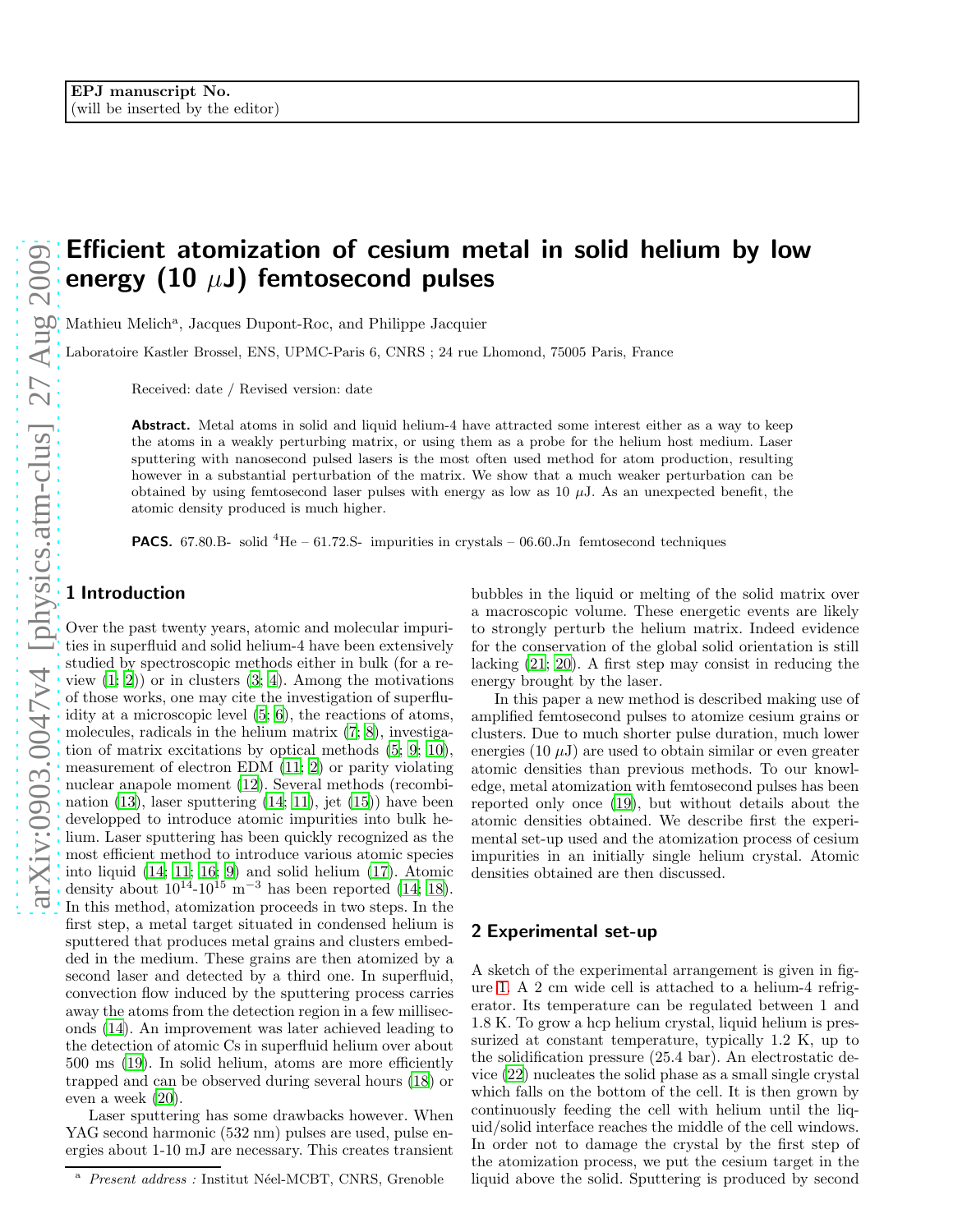harmonic YAG laser pulses (energy 5 mJ, repetition rate 2 Hz). Sub-millimetric cesium grains, and possibly clusters, fall onto the crystal surface. When their number is sufficient, they are embedded into the crystal by a further growth.



<span id="page-1-0"></span>Fig. 1. Sketch of the experimental arrangement. (a) Cell inside the cryostat containing solid He at the bottom, (b) Solid cesium target immersed into HeII, (c) Sputtering YAG laser, (d) Amplified Ti:Sa laser for atomization (mode-locked) or in cw mode for detection, (e) fluorescence detection, (g) cesium metal grains and clusters.

They lie then 1 or 2 mm below the solid/liquid interface. The next section explains how they are later atomized by femtosecond laser pulses.

In order to measure the local density of cesium atoms, laser induced fluorescence is used. A Ti:Sa laser ('d' in figure 1) can be used in cw or mode-locked regime. In the cw regime, it excites the fluorescence on the D1 line at 850 nm. The absorption line is shifted with respect to the free atom line due to the interaction of cesium atoms with the helium matrix [\(23\)](#page-3-15). The fluorescence light is collected at right angle, selected by an interference filter centered at 880 nm and its intensity is measured by a cooled APD (Hamamatsu C4777-01). The use of femtosecond laser pulse for metal sputtering or machining is now well documented [\(24\)](#page-3-16) and various kinds of amplified sources have been described. In the present case, low average power is desirable in order to keep the low temperature sample with a minimal perturbation. Hence we require a low repetition rate and a pulse energy sufficient to atomize metal grains a focal distance of 0.2 m, comparable with the cryostat radius. Pulse energy on the order of a few microjoules is sufficient. Much shorter focal length would allow to reduce this energy, but would require the focusing lens to be located inside the cryostat, which we wanted to avoid for practical reasons. Microjoule pulse energies are intermediate between the nanojoule energies delivered by Ti:Sa oscillators and millijoules currently reached by the chirped pulse amplifiers. Simple lasers are not available for such pulse energy. Hence we built a simple home made multipass unsaturated amplifier which does not require the 100 femtosecond pulse to be chirped. Non-linear effects in the Ti:Sa crystal are kept below the critical value for self-focusing if pulse energy does not exceed 40  $\mu$ J. The Ti:Sa oscillator produces 5 nJ, 200 fs pulses at the rate of 70 MHz. A Pockels cell selects one pulse every 0.1 s. It enters a 4f-cavity where it is amplified 6 times in a 1.5 cm Ti:Sa crystal pumped by two 7 mJ second harmonic Nd-YAG pulses. The pulse energy is then  $6\pm 2 \mu J$ . Another opportunity is to let all oscillator pulses go through the amplifier. Then trains of about 12 successive pulses are amplified synchronously with the YAG pump pulses. Other Ti:Sa pulses go through the amplifier unaffected. In the time between successive pulses, atoms and clusters have already been expelled few microns away but have had no time to recombine. Hence clusters produced by one pulse may be further atomized by the next ones before being thermalized and possibly recombine. One expects a more efficient atomization in this multi-pulse regime.

#### 3 Atomization process inside solid helium

Once cesium grains are embedded 2 mm below the crystal surface, atomization with the Ti:Sa laser begins. The wavelength is tuned to 850 nm so that fluorescence of the atoms will be excited. Monitoring the atomization is done by replacing the APD by a fiber/CCD spectrograph (Ocean Optics 4000). Two detection bands are defined. One from 845 to 855 nm measures the incident light scattered by cesium grains and clusters. The other one measures atomic fluorescence from 870 to 890 nm. This LIF detection is specific to cesium monomers. Dimers and trimers do not fluoresce in this band when excited at 850 nm [\(25\)](#page-3-17). Larger cesium clusters are not known to fluoresce.

Evolution of both intensities during an atomization process are shown in figure [2.](#page-2-7) The Ti:Sa laser is modelocked with an averaged intensity 50 mW in the cell, with amplified bursts at a rate of 2 Hz. The burst contribution to the average intensity is negligible. During the sequence shown, the focal point of the laser is moved from time to time to explore the region in which clusters are located. This is indicated by gray areas in figure [2.](#page-2-7) Intensity of elastically scattered light varies strongly according to the focal point location, probably in relation with the presence of grains. Keeping the laser focus at such place and continuing laser irradiation, one observes a slow decrease of the scattered light intensity, while the atomic fluorescence intensity increases strongly. Note the difference in scale (factor 10) for the two intensities : the atomic fluorescence is much stronger. After 20 minutes at this place, the scattered light has nearly disappeared and the atomic fluorescence does not increase anymore. A straightforward explanation is that successive laser pulses break metal grains into smaller and smaller pieces, and finally into atoms. In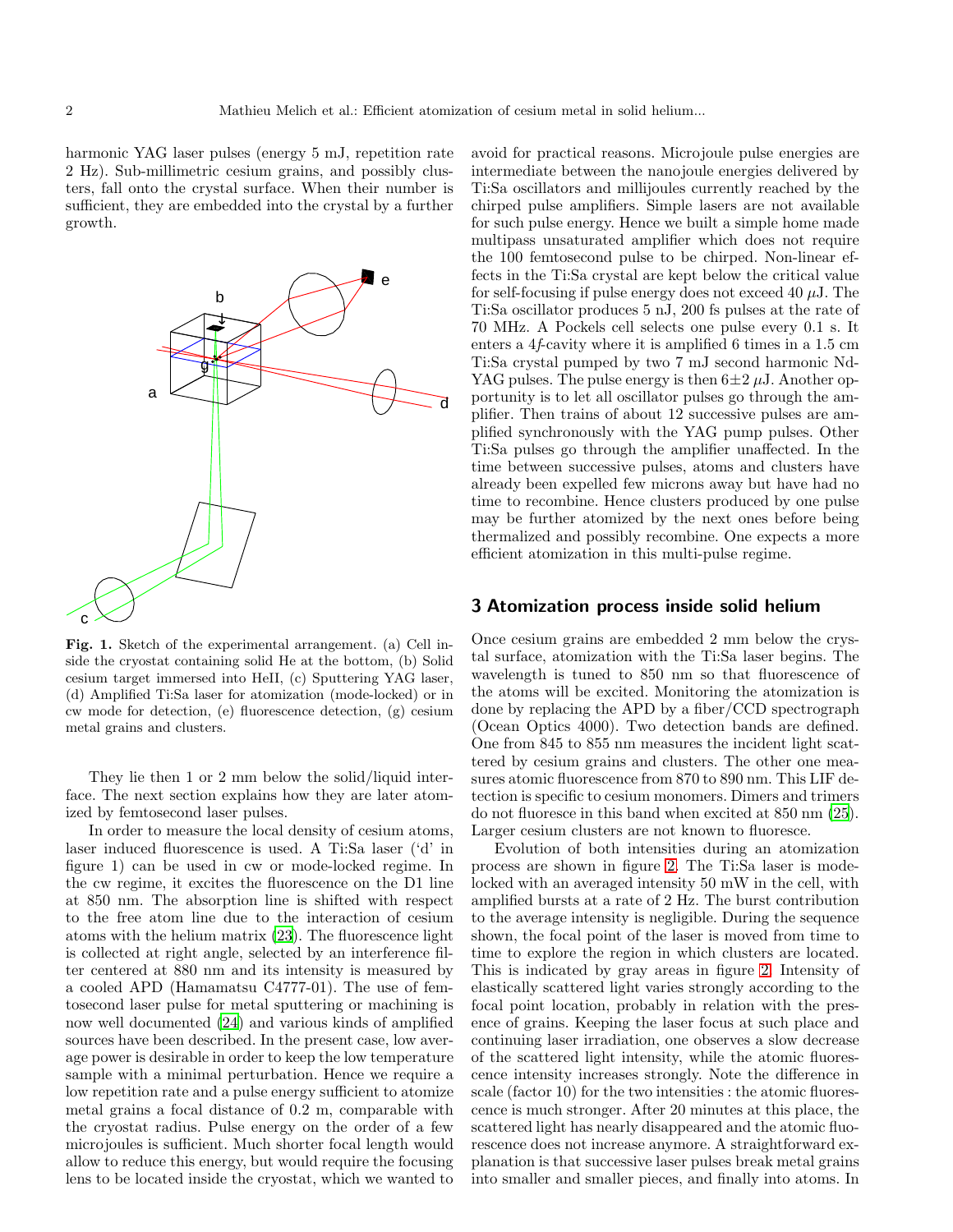some cases, no light is scattered, indicating there are no grains while fluorescence does appear after some time. In these situations, source of atoms are very likely clusters. As we will see now, this atomization process is indeed efficient.

## 4 Estimate of the atomic density

Once atomic fluorescence intensity is strong enough, a measurement of the fluorescence intensity is made to provide an estimate of the atomic density. The Ti:Sa laser is switched to its cw mode, while keeping its wavelength at 850 nm. The beam is chopped at 173 Hz and the APD output is measured through a lock-in amplifier. The detected fluorescence intensity  $I_{det}$  is proportional to the mean atomic density  $\bar{\rho}$  in the region where the two beams intersect, to the laser intensity  $I_{exc}$  and to the absorption cross-section  $\sigma$  for the D1 line. More precisely,  $\bar{\rho}$  is given by

$$
\bar{\rho} = \frac{1}{\eta \sigma l_{det} \kappa} \frac{4\pi}{\Omega} \frac{I_{det}}{I_{exc}}
$$
(1)

where  $\Omega$  is the solid angle of the collected light (0.12 sr),  $\kappa$  is the transmission efficiency of the detection beam estimated to be 0.38 at 880 nm,  $\eta$  is the fluorescence efficiency for the D1 line measured to be 0.9 at 25 bar [\(26](#page-3-18)). This formula takes into account the fact that the waist of Ti:Sa beam in the cell (0.3 mm) is smaller than the diameter of the area seen by the APD detector  $(l_{det} = 1.1 \text{ mm})$ . The absorption cross-section  $\sigma$  is the resonant cross-section for the D1 line  $\lambda^2/2\pi$  [\(27](#page-3-19); [28](#page-3-20)), scaled by the ratio of the



<span id="page-2-7"></span>Fig. 2. Atomic fluorescence (lower sub-figure) and incident light scattered by cesium grains and clusters (upper sub-figure) during an atomization process at 850 nm. The growth of the atomic fluorescence is correlated with the disappearence of the grains scattering the incident light. Gray areas indicate when the laser focus is moved from one place to a new one, free of pre-existing cesium monomers.

natural linewidth (FWHM)  $(\Gamma/2\pi = 4.5 \text{ MHz})$  to the linewidth in the helium matrix  $(\Delta \lambda \simeq 10 \text{ nm})$ . This gives  $\sigma \simeq 1.3 \times 10^{-19}$  m<sup>2</sup>.

For a 50  $\mu$ W excitation intensity, we have measured atomic fluorescence intensities up to  $8 \times 10^{-11}$  W. According to the formula above, this corresponds to an atomic density about  $3.4 \times 10^{18} \text{ m}^{-3}$ . This is about 4 orders of magnitude higher than what have been reported in solid helium [\(18\)](#page-3-10). We have obtained repeatedly densities over  $10^{17}$  m<sup>-3</sup>.

As already mentionned the atomic density depends strongly on the number and sizes of the metal grains in the sputtered region. One can get densities varying by several order of magnitude for apparently similar conditions. Note that the atomic density does not vary significantly over the time required for the density measurement. As already reported, at 1.0 K, atomic density decays only over several days [\(20](#page-3-12); [29\)](#page-3-21).

# 5 Conclusion

We have shown that femtosecond laser pulses with energy as low as 10  $\mu$ J are an efficient tool to atomize metals in solid helium. Such low energy pulses with a repetition rate of a few hertz are suitable for experiments at low temperatures below 1 K where the cooling power of helium refrigerators drops down. These pulses can be produced by simple amplifiers without a stretching/compression device. Substantial atomic densities have been obtained, larger than  $10^{17}$  atom/m<sup>3</sup>. However we have no evidence that atomization with such low energy pulses still does not damage the crystal order. In a further step we plan to attempt atomization directly above crystal surface, in the liquid, and to grow the crystal from this 'cesium solution'. This should allow for obtaining good quality doped single crystal.

We are indebeted to Béatrice Chatel (LCAR, Toulouse) for the loan of the Ti:Sa laser. This work was supported by the ANR contract META (ANR-05-BLAN-0084-02).

## **References**

- <span id="page-2-0"></span>1. B. Tabbert, H. Günther, G. zu Putlitz, J. Low Temp. Phys. 109, 653 (1997)
- <span id="page-2-1"></span>2. P. Moroshkin, A. Hofer, S. Ulzega, A. Weis, Low Temp. Phys. 32, 981 (2006)
- <span id="page-2-2"></span>3. J.P. Toennies, A.F. Vilesov, Angew. Chemie Int. Ed. 43, 379 (2004)
- <span id="page-2-3"></span>4. F. Stienkemeier, K.K. Lehmann, J. Phys. B : At. Mol. Opt. Phys. 39, R127 (2006)
- <span id="page-2-4"></span>5. M. Hartmann, F. Mielke, J.P. Toennies, A.F. Vilesov, G. Benedek, Physical Review Letters 76, 4560 (1996)
- <span id="page-2-5"></span>6. S. Grebenev, J.P. Toennies, A.F. Vilesov, Science 279, 2083 (1998)
- <span id="page-2-6"></span>7. E. Lugovoj, J.P. Toennies, A. Vilesov, The Journal of Chemical Physics 112, 8217 (2000)